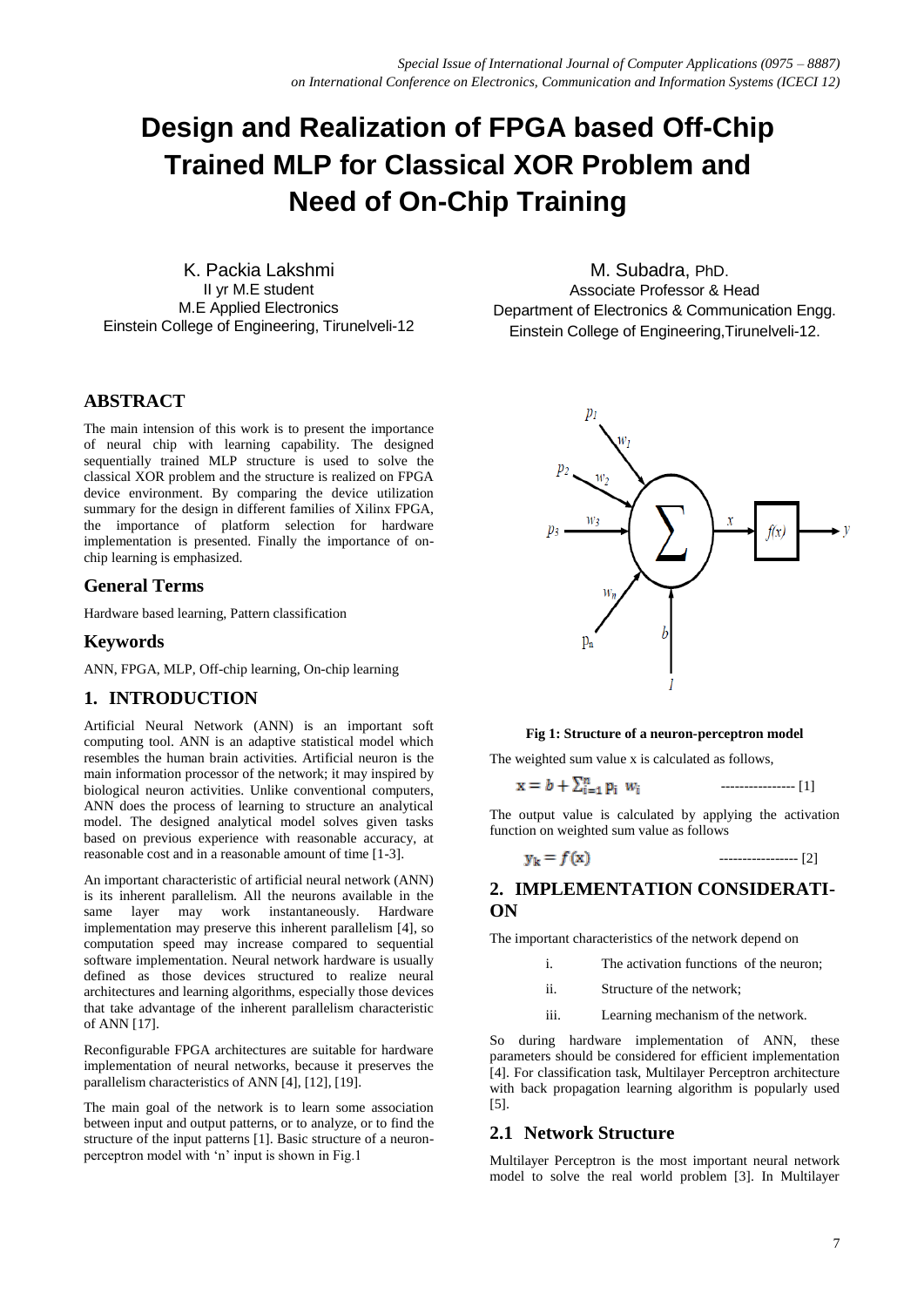Perceptron network, the processing elements are usually organized into several layers as input layer, hidden layer, output layer as shown in Fig.2. There is no standard available to define the number of neurons and number of hidden layer to be available in each layer to structure the network. Defining the architecture to obtain the required performance is a tedious process; usually trial and error method is used to structure the network architecture [6], [13], [16].



**Fig 2: Multilayer perceptron architecture**

Based on the input feature, count number of neurons in the input layer is defined. Test vector classes define the number of neurons in the output layer. The maximum number of neuron may be available in the hidden layer is {2(number of input feature) +1} [3]. In the network architecture if the number of neurons in the hidden layer is large in number it in turn increases the implementation complexity. So that maximum one hidden layer may enough to obtain the required performance [13], [16].

## **2.2 Activation Function**

Generally neuron models use the same procedure to produce the total input signal, but they may differ in terms of how they produce an output response from this input. Artificial neurons use an activation function to compute their activation as a function of total input stimulus [1].

Activation functions are the mathematical formula, which is used to determine the output of a processing node. If the weighted input sum value is greater than the threshold value, means the neuron produces output. Several different functions may be used as an activation function.

Some activation functions are:

- (i) Threshold activation function
- (ii) Sigmoid activation function
- (iii) Linear activation function

In Fig.1 f(x) denotes the activation function of the neuron. Activation functions such as sigmoid are mostly used because sigmoid activation function is continuously differentiable which are desirable for network learning [1-3].

## **2.3 Learning**

Learning is the process of changing the weight of the network to acquire the desired behavior. During the learning process, set of training pattern is given to the network. In neural networks three types of learning is used. They are

- (i) Supervised Learning
- (ii) Unsupervised Learning
- (iii) Reinforcement Learning

Generally, MLP network uses the supervised back propagation learning to train the network [5]. In supervised learning, the training pattern may have a set of input feature and its corresponding target output. When the network is converged, that is the difference between the target output and actual output becomes small then the training is stopped. Now the network is ready for the testing phase [3].

Due to its calculation power and simple effective concept is mostly used for pattern recognition application [5]. Popularity of BP algorithm mainly revolves around the MLP network to learn complicated multidimensional mappings.

#### **3. BACKPROPAGATION ALGORITHM**

Back Propagation (BP) Algorithm is an effective two pass multi layer supervised learning algorithm to train the multilayer perceptron network to obtain the solution for nonlinearly separable problem [5-6].

There are two passes available in BP algorithm [3]. They are,

- (i) Forward Pass
- (ii) Feedback Pass

#### **3.1 Forward Pass**

MLP network is a fully connected network in which all the neurons in each layer are connected to all the neurons in the next layer.



**Fig 3: Generalized MLP architecture**

Generalized MLP architecture is shown in Fig.3 [3].Where  ${X_1,...X_i,...X_n}$  neurons available in the input layer, { $Z_1,...$  $Z_j, \ldots, Z_k$  } neurons available in the hidden layer,  ${Y_1,...Y_k,...Y_m}$ ,  $V_{oj}$ ,  $W_{ok}$  - weight values of bias term.  $V_{ij}$ ,  $W_{ik}$  - weight values between neurons.

In forward pass, the input data travelled from the input layer to output layer to obtain the output value at each processing element and the corresponding error value is calculated at the output layer.

During the training phase, the input vectors linearly travel through the input layer. The synaptic weight in between neurons determines the strength of the signal to be transferred. The ease of transmission of signal altered by the weighted signal is the basic for learning method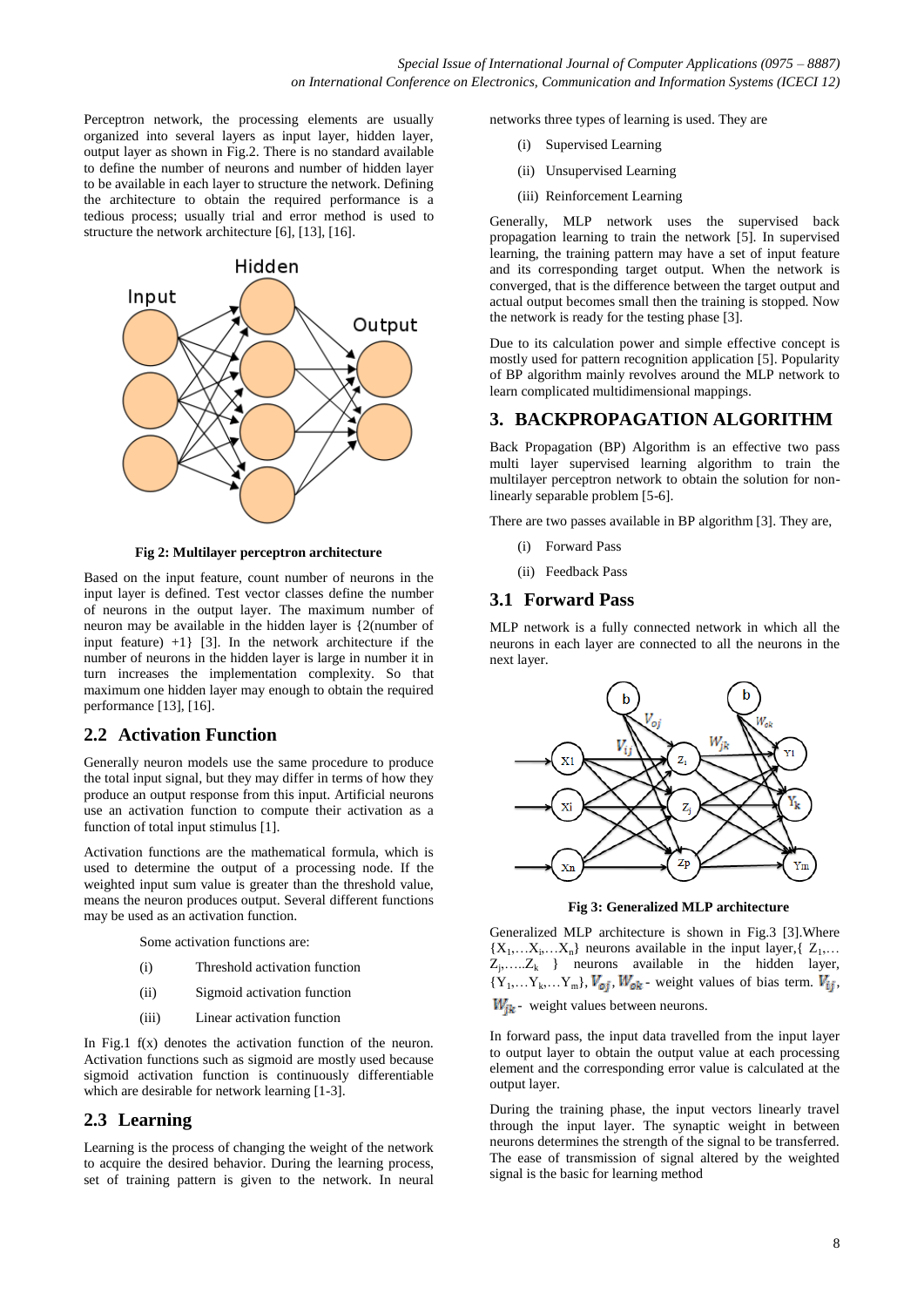Processing steps involved in forward pass are given below,

(I) Parameter initialization. (weight, learning rate, and error value used for stopping condition)

(II) Check for the stopping condition. If the error value is equal to or lesser than the given error value means the current input vector is dropped and the next input vector is taken for forward pass. If the stopping condition is false, the consecutive steps are taken place.

(III)For each training pair do steps IV to IX.

(IV) Each input unit receives the input signal  $x_i$  and transmits the signal to all the units in the above layer, where  $i = 1$ to n.

(V) Each hidden unit  $Z_j$  where  $j=1$  to p have some weight value; Weighted sum value at each hidden node is calculated as,

------------------ [3]

Applying its activation function to the weighted sum value to obtain the output of each hidden node and the result is forwarded to the above layers. The output value at hidden node is calculated as,

$$
Z_j = f(Z_{\text{inj}}) \tag{4}
$$

(VI) Each output unit  $Y_k$  where k=1 to m have some weight value; Weighted sum value at each output node is calculated as

$$
Y_{ink} = W_{ok} + \sum_{i=1}^{m} Z_i W_{jk}
$$
 [5]

Applying its activation function to calculate the output signal as follows,

--------------------- [6]

Now the output value is compared with the target value to find the error value. After an error value calculation the values are fed backed and travel towards the input layer to do the weight updating process.

#### **3.2 Feedback Pass**

In feedback pass of BP algorithm, the error value is back propagated to do the weight update process for all the nodes available in the previous layers. Processing steps involved in feedback pass are given below,

(VII) For each output unit  $Y_k$ , where k=1 to m; 'T' is the target pattern corresponding to its input pattern. The error information calculated as,

$$
\delta_k = (T_k - Y_k) f'(Y_{ink}) \qquad \qquad \dots \dots \dots \dots \tag{7}
$$

(VIII) For each hidden unit  $Z_j$ , where j=1 to p; Sums its

 $\delta_k$  inputs from the units in the layers above.

------------ [8]

) ------------ [9]

Where  $f'(\cdot)$  indicates the derivative of the continuous activation function.

 (IX) Values of weights and biases are getting updated based on the back propagated gradient value.

(A). For each output unit  $Y_k$  bias and weights are updated as follows,

| Weight updation $\Delta W_{ik} = \eta \delta_k Z_i$              | $------$ [10] |
|------------------------------------------------------------------|---------------|
| Bias updation $\Delta W_{ok} = \eta \delta_k$                    | $------[11]$  |
| $W_{jk}$ (new) = $W_{jk}$ (old) + $\Delta W_{jk}$                | $------[12]$  |
| $W_{ok \, (new)} = W_{ok \, (old)} + \Delta W_{ok}$              | $------[13]$  |
| $(D)$ . Easy such hidden such $\overline{7}$ , himself such that |               |

(B). For each hidden unit  $Z_i$  bias and weights are updated as follows,

| Weight updation $\Delta V_{ij} = \eta \delta_i X_i$         | $------$ [14] |
|-------------------------------------------------------------|---------------|
| Bias updation $\Delta V_{oi} = \eta \, \delta_i$            | $------[15]$  |
| $V_{ij \text{(new)}} = V_{ij \text{(old)}} + \Delta V_{ij}$ | $------[16]$  |
| $V_{oj \, (new)} = V_{oj \, (old)} + \Delta V_{oj}$         | $------[17]$  |

## **4. XOR STANDARD BENCHMARK PROBLEM**

MLP model is suitable to solve the non -linearly separable problem. If a straight line is used to classify the given input problem classes means that problem is called as linearly separable. In real time applications the problems are nonlinearly separable. So the standard non-linear benchmark XOR problem [10] is chosen for implementation.



**Fig 4: MLP architecture to solve XOR problem**

XOR problem have 2 inputs and 1 output. Based on these requirement structured MLP architecture to solve the XOR problem is shown in Fig. 4 [6]. By using off-chip training the weight and number of neurons in each layer are fixed to construct the MLP architecture.

**Table 1. MLP architecture description to solve XOR problem**

| Layer  | <b>Activation function</b> | No. of neurons |
|--------|----------------------------|----------------|
| Input  | Linear                     |                |
| Hidden | Sigmoid                    |                |
| Output | Sigmoid                    |                |

The detailed description of MLP architecture to solve the XOR problem is given in Table 1.

#### **5. OFF- CHIP TRAINING OF MLP**

In off-chip training, learning process relying on sequential software execution [11]. In this work training was done by using MATLAB software [8]. After the completion of training the network structure and weights were fixed. By using that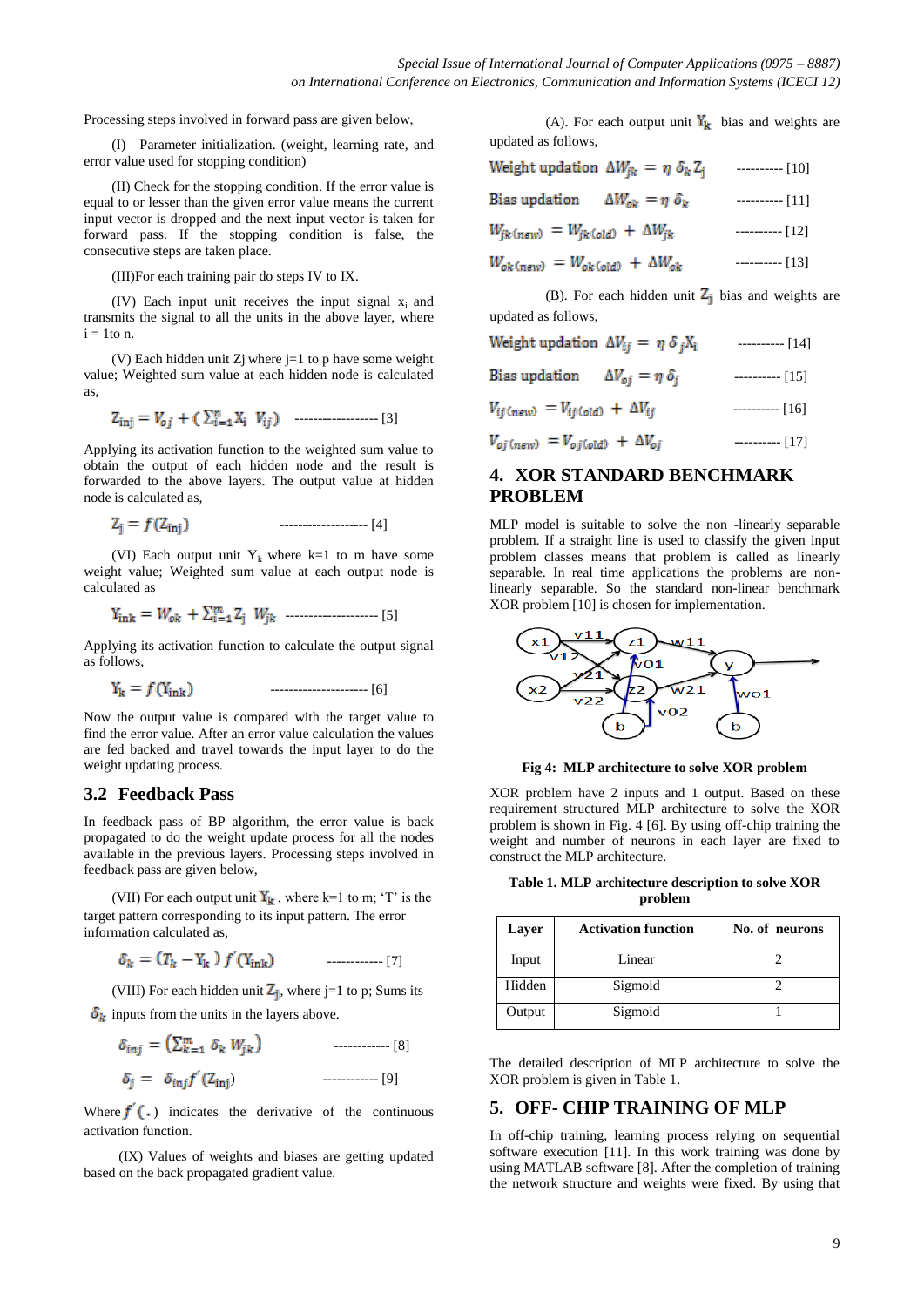architecture and weight value the VHDL code was written to realize it on hardware [6-7].

| <b>Parameter</b> | <b>Initial Value</b> | <b>Updated Value</b> |
|------------------|----------------------|----------------------|
| v11              | 0.8147               | 5.6301               |
| v12              | 0.1270               | 3.6205               |
| v21              | 0.9058               | 5.6243               |
| v22              | 0.9134               | 3.6052               |
| w11              | 0.6324               | 6.9970               |
| w12              | 0.0975               | $-7.5544$            |
| $b1-1$           | 0.2785               | $-2.2974$            |
| $b1-2$           | 0.5469               | $-5.5193$            |
| b2               | 0.9575               | $-3.1571$            |

#### **Table 2.Initial and updated value of parameters**

#### **Table 3. Learning rate and error value**

| <b>Parameter</b> | Value |
|------------------|-------|
| Learning rate    | 0. 9  |
| Error value      |       |

The network was trained by using back propagation algorithm, the obtained final updated weight value to solve the XOR problem is given in Table 2. The performance of the network was tested by given an unseen input vector to the network. This process output is shown in Table 4.

**Table 4.Testing phase of the network**

| <b>Test set</b> | Net output | <b>Final output</b> |
|-----------------|------------|---------------------|
| [1.1]           | $-2.5536$  | 0.0722              |

During the feedback pass of back propagation algorithm weight updating process take place by reducing the MSE value till reach the specified error value given in Table 3. The plot for epoch VS MSE (Mean Square Error) is shown in Fig 5. The given learning rate determines the fast of convergence.



**Fig 5: Epoch Vs MSE plot**

From this plot it may clear that for XOR problem the specified MLP structure may take 950 epochs to solve the problem.

#### **6. HARDWARE IMPLEMENTATION OF MLP**

After the completion of training, the network structure is fixed. To do the hardware implementation of the structure the final updated weights value obtained during the training process will be used. Design entry to do the hardware implementation was done by using VHDL [6-7].

#### **6.1. Device utilization**

Device utilized by the simple classical XOR problem on FPGA device is shown in Table 5.

**Table 5. Device utilized by XOR problem**

| <b>Logic Utilization</b> | Need for XOR Problem |
|--------------------------|----------------------|
| No. of Slices            | 2464                 |
| No. of 4 input LUTs      | 4378                 |
| No. of bonded IOBs       | 96                   |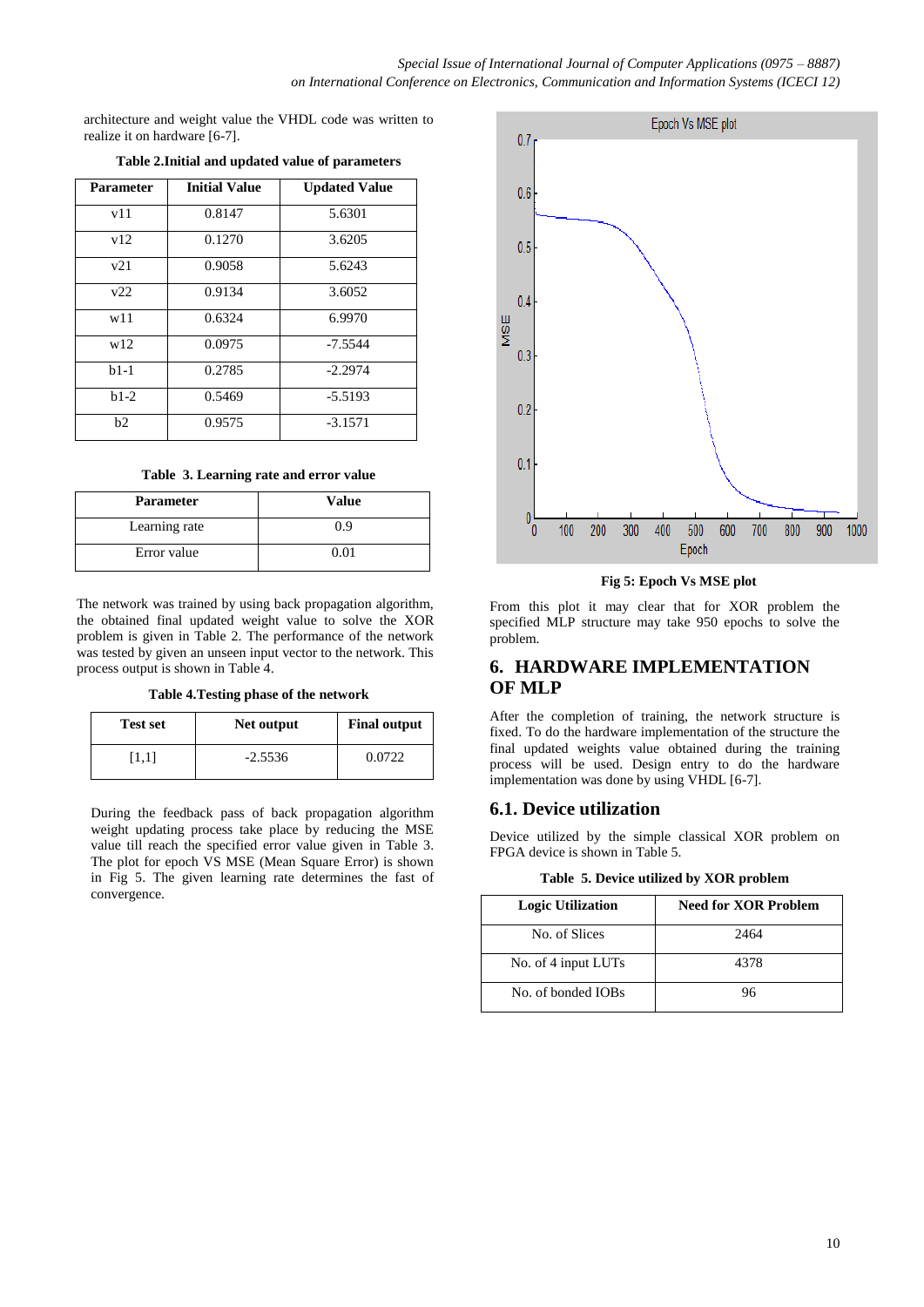

**Fig 6.a: RTL Schematic View**



**Fig 6.b: RTL Schematic View**

Fig.6.a, b shows the RTL schematic view of the synthesized XOR problem. RTL schematic view shows the hardware area required to solve the XOR problem. From this it is clear that the inherent parallelism property of ANN is preserved. Fig.7. shows the simulation result for XOR problem on Modelsim simulator tool. So it is clear that off-chip trained MLP to solve the XOR problem is easily implemented in FPGA.



**Fig 7: Simulation result**

During FPGA implementation, to preserve the precision of network single precision floating point representation is used. It may give better accurate result.

## **7. ON-CHIP LEARNING**

In section VI off-chip learned MLP network implementation for the classical XOR problem is given. In off-chip learning the process is easy to realize, because once the training and testing is completed using software simulation, the architecture and weights are fixed. Realizing this in hardware is easy. But this is not suited for real time applications and high dimensional problems such as bio-informatics and image processing [15]. Because different real time tasks need different architecture to solve the given task and the computation speed also should be high. The solution provided by on-chip learning is useful for adaptive control and system modelling for real time applications. On-chip back propagation learning is a standard bench mark learning for hardware based learning, because it preserves the inherent parallelism properties of ANN and the execution speed also high[ 11].

# **7.1 Hardware Platform for On-Chip Learning**

Hardware based learning is well-suited for real world application [15-16], because the hardware may train itself to fix the architecture and weight to obtain the required performance based on the given training vector space. Also it provides device portability.

Implementation complexity is somewhat high in hardware based learning, because huge number of arithmetic operation and updating process will be take place during the back propagation algorithm execution [14]. Table 6 Shows the Comparison of Device utilization summary of off-chip based learning of XOR problem on different device environment.

From the comparison table it is clear that for the same problem xc3s4000I-4fg900 device environment is over fitted and the higher version is needed for the implementation.

| Logic<br><b>Utilization</b>   | xc3s4000I-<br>4fg900 | xc3s400-<br>4pq 208 | xc3s1000-<br>fg $456$ |
|-------------------------------|----------------------|---------------------|-----------------------|
| No. of Slices                 | Over fitted          | 61%                 | 8%                    |
| No. of 4 input<br><b>LUTs</b> | 89%                  | 63%                 | 7%                    |
| No. of<br>bonded IOBs         | 60%                  | 68%                 | 15%                   |

**Table 6. Comparison of device utilization percentage summary**

In off-chip learning this may easy, because the architecture is fixed and every needed for the given task implementation is known in advance. But in on-chip learning this is not a case, because more devices may make use of more resources but some may require less compared to others.

Latest Xilinx platform suited for on-chip learning is the Xilinx Virtex-5 SX50T FPGA. This model of the Virtex-5 contains 4080 CLBs and CLBs hold 8 logic function generator, 8 storage elements, a number of multiplexers and carry logic. Now this platform is large enough to test a range of online neural network of varying size [14], [18].